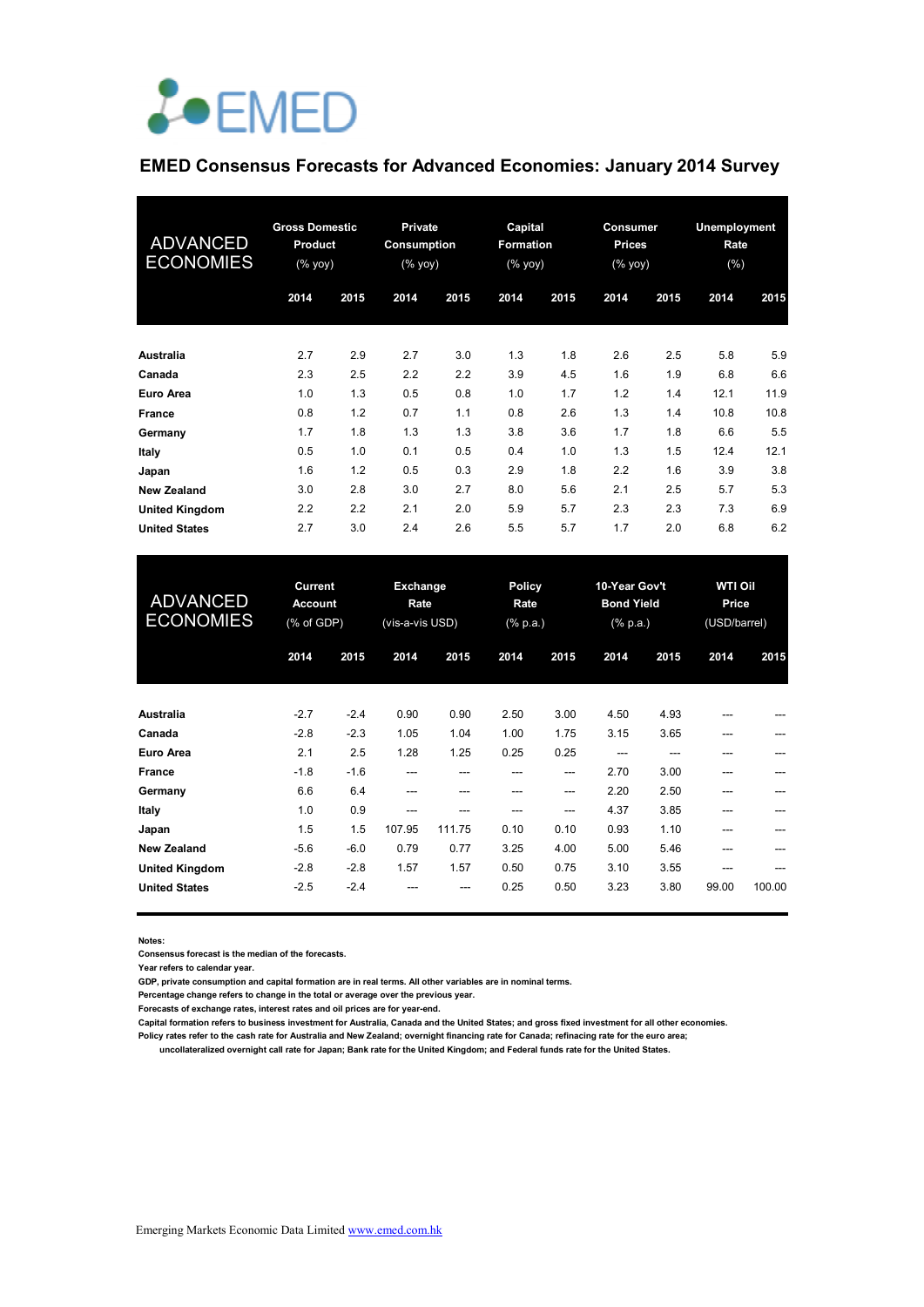

#### **EMED Consensus Forecasts for Emerging Markets: January 2014 Survey**

| <b>EMERGING</b><br><b>MARKETS</b> | <b>Gross Domestic</b><br>Product<br>(% yoy) |      | Private<br><b>Consumption</b><br>(% |      | Fixed<br>Investment<br>$(% \mathsf{Y}^{\prime }\mathsf{Y}^{\prime }\mathsf{Y}^{\prime })$ |      | Consumer<br><b>Prices</b><br>$(% \mathsf{Y}\rightarrow \mathsf{Y})$ |      | <b>Unemployment</b><br>Rate<br>(%) |      |
|-----------------------------------|---------------------------------------------|------|-------------------------------------|------|-------------------------------------------------------------------------------------------|------|---------------------------------------------------------------------|------|------------------------------------|------|
|                                   | 2014                                        | 2015 | 2014                                | 2015 | 2014                                                                                      | 2015 | 2014                                                                | 2015 | 2014                               | 2015 |
|                                   |                                             |      |                                     |      |                                                                                           |      |                                                                     |      |                                    |      |
| Argentina                         | 2.6                                         | 3.1  | 3.7                                 | ---  | 3.7                                                                                       | ---  | 12.7                                                                | 16.0 | 7.6                                | 7.8  |
| <b>Brazil</b>                     | 2.5                                         | 2.9  | 2.5                                 | 2.5  | 4.0                                                                                       | 3.6  | 5.8                                                                 | 5.5  | 5.8                                | 6.1  |
| Chile                             | 4.5                                         | 4.7  | 4.2                                 | 4.0  | 4.2                                                                                       | 4.1  | 3.0                                                                 | 3.0  | 6.0                                | 5.7  |
| China                             | 7.5                                         | 7.2  | 8.2                                 | 8.1  | 7.4                                                                                       | 7.9  | 3.2                                                                 | 3.1  | 4.1                                | 4.1  |
| Colombia                          | 4.5                                         | 4.5  | 4.8                                 | 8.4  | 9.1                                                                                       | 8.7  | 2.9                                                                 | 3.1  | 9.7                                | 9.4  |
| <b>Czech Republic</b>             | 1.7                                         | 2.5  | 1.2                                 | 2.1  | 2.2                                                                                       | 3.4  | 1.6                                                                 | 2.0  | 7.3                                | 7.0  |
| <b>Hong Kong</b>                  | 3.5                                         | 3.8  | 3.9                                 | 4.1  | 5.3                                                                                       | 4.0  | 3.8                                                                 | 3.6  | 3.4                                | 3.5  |
| Hungary                           | 1.6                                         | 2.1  | 1.4                                 | 2.0  | 2.9                                                                                       | 3.1  | 2.4                                                                 | 3.0  | 10.4                               | 9.9  |
| India                             | 5.3                                         | 5.6  | 4.8                                 | 5.6  | 5.0                                                                                       | 5.8  | 7.3                                                                 | 6.2  | ---                                | ---  |
| Indonesia                         | 5.6                                         | 6.0  | 5.2                                 | 5.4  | 4.8                                                                                       | 6.4  | 6.2                                                                 | 5.4  | 6.2                                | 5.6  |
| <b>Malaysia</b>                   | 5.0                                         | 5.0  | 5.8                                 | 5.4  | 8.5                                                                                       | 6.6  | 2.9                                                                 | 3.0  | 3.1                                | 3.1  |
| <b>Mexico</b>                     | 3.6                                         | 3.8  | 3.2                                 | 3.9  | 5.6                                                                                       | 5.7  | 3.6                                                                 | 3.5  | 4.6                                | 4.5  |
| <b>Philippines</b>                | 6.4                                         | 6.2  | 5.4                                 | 5.7  | 8.8                                                                                       | 8.3  | 3.9                                                                 | 3.5  | 7.0                                | 7.1  |
| Poland                            | 2.7                                         | 3.4  | 2.1                                 | 2.5  | 2.9                                                                                       | 4.5  | 2.0                                                                 | 2.3  | 10.9                               | 10.2 |
| Russia                            | 2.7                                         | 2.8  | 3.8                                 | 3.5  | 3.5                                                                                       | 4.7  | 5.6                                                                 | 5.4  | 5.7                                | 5.4  |
| Singapore                         | 3.7                                         | 3.8  | 3.5                                 | 3.5  | 4.8                                                                                       | 4.8  | 3.0                                                                 | 3.0  | 2.1                                | 2.2  |
| South Korea                       | 3.5                                         | 3.6  | 2.8                                 | 3.1  | 3.5                                                                                       | 3.3  | 2.2                                                                 | 2.6  | 3.1                                | 3.0  |
| Taiwan                            | 3.3                                         | 3.8  | 2.1                                 | 2.7  | 3.4                                                                                       | 3.2  | 1.5                                                                 | 1.7  | 4.1                                | 4.1  |
| <b>Thailand</b>                   | 4.3                                         | 4.6  | 3.5                                 | 3.9  | 6.1                                                                                       | 5.6  | 2.5                                                                 | 2.9  | 0.8                                | 1.1  |
| Turkey                            | 3.8                                         | 4.4  | 3.5                                 | 3.5  | 6.0                                                                                       | 5.4  | 6.8                                                                 | 6.3  | 9.4                                | 9.0  |

|                       | Money          |                | Merchandise |                | Merchandise |      | <b>Current</b> |        | Exchange        |       |
|-----------------------|----------------|----------------|-------------|----------------|-------------|------|----------------|--------|-----------------|-------|
| <b>EMERGING</b>       |                | Supply M2      |             | <b>Exports</b> | Imports     |      | <b>Account</b> |        | Rate            |       |
| <b>MARKETS</b>        | $(%$ yoy)      |                | (%          |                | (%          |      | (% of GDP)     |        | (vis-a-vis USD) |       |
|                       | 2014           | 2015           | 2014        | 2015           | 2014        | 2015 | 2014           | 2015   | 2014            | 2015  |
|                       |                |                |             |                |             |      |                |        |                 |       |
| Argentina             | 27.4           | ---            | 4.3         | ---            | 6.0         | ---  | $-0.9$         | $-1.2$ | 7.83            | 8.15  |
| <b>Brazil</b>         | 13.5           | ---            | 5.9         | 4.7            | 4.6         | 4.1  | $-3.2$         | $-3.1$ | 2.30            | 2.42  |
| Chile                 | 13.8           | $\overline{a}$ | 4.5         | 3.5            | 4.9         | 3.2  | $-4.1$         | $-3.8$ | 520             | 513   |
| China                 | 12.7           | 11.7           | 7.7         | 8.7            | 8.2         | 9.0  | 2.2            | 2.2    | 6.00            | 5.95  |
| Colombia              | 18.1           | $\overline{a}$ | 6.9         | ---            | 7.8         | ---  | $-3.5$         | $-3.5$ | 1914            | 1875  |
| <b>Czech Republic</b> | $\overline{a}$ | ---            | 6.2         | 6.5            | 6.5         | 6.4  | $-2.0$         | $-1.4$ | 20.8            | 19.9  |
| <b>Hong Kong</b>      | 7.7            | 6.6            | 6.9         | 7.3            | 7.4         | 7.3  | 2.5            | 2.8    | 7.78            | 7.80  |
| Hungary               | 6.5            | 5.4            | 4.4         | 6.3            | 6.0         | 6.4  | 1.7            | 1.3    | 233             | 228   |
| India                 | 15.3           | 15.1           | 12.3        | 10.3           | 10.3        | 9.7  | $-3.5$         | $-3.3$ | 62.0            | 63.9  |
| Indonesia             | 10.9           | 11.5           | 5.5         | 5.7            | 4.4         | 4.4  | $-2.7$         | $-2.4$ | 11500           | 11800 |
| Malaysia              | 10.0           | 8.2            | 5.9         | 5.0            | 6.8         | 6.0  | 3.1            | 3.0    | 3.20            | 3.25  |
| Mexico                | 9.6            | ---            | 6.0         | 6.3            | 7.0         | 7.2  | $-1.7$         | $-1.6$ | 12.6            | 12.5  |
| <b>Philippines</b>    | 10.3           | 8.5            | 7.5         | 5.9            | 7.5         | 7.9  | 2.7            | 2.4    | 43.0            | 43.0  |
| Poland                | 6.9            | 9.2            | 4.8         | 7.5            | 4.3         | 7.4  | $-2.5$         | $-2.7$ | 3.19            | 3.16  |
| Russia                | 14.0           | $\overline{a}$ | 2.2         | 1.8            | 4.8         | 5.3  | 1.7            | 1.3    | 33.6            | 34.5  |
| Singapore             | 6.9            | 4.6            | 5.1         | 5.6            | 4.2         | 5.4  | 17.0           | 16.4   | 1.25            | 1.25  |
| South Korea           | 7.4            | 8.5            | 6.3         | 7.2            | 6.0         | 7.1  | 4.0            | 3.7    | 1040            | 1045  |
| Taiwan                | 5.5            | 5.8            | 5.8         | 6.0            | 4.5         | 5.5  | 9.8            | 9.0    | 29.5            | 29.5  |
| <b>Thailand</b>       | 10.0           | 7.0            | 7.3         | 6.1            | 7.0         | 5.6  | 0.1            | 0.4    | 32.8            | 33.1  |
| Turkey                | 16.5           | ---            | 5.5         | 6.0            | 5.9         | 5.5  | $-6.9$         | $-7.0$ | 2.08            | 2.15  |
|                       |                |                |             |                |             |      |                |        |                 |       |

**Notes:** 

**Consensus forecast is the median of the forecasts.**

Year refers to calendar year except for India for which fiscal year (April to March) is used.<br>GDP, private consumption and fixed investment are in real terms. All other variables are in nominal terms.<br>Percentage change ref

Emerging Markets Economic Data Limited www.emed.com.hk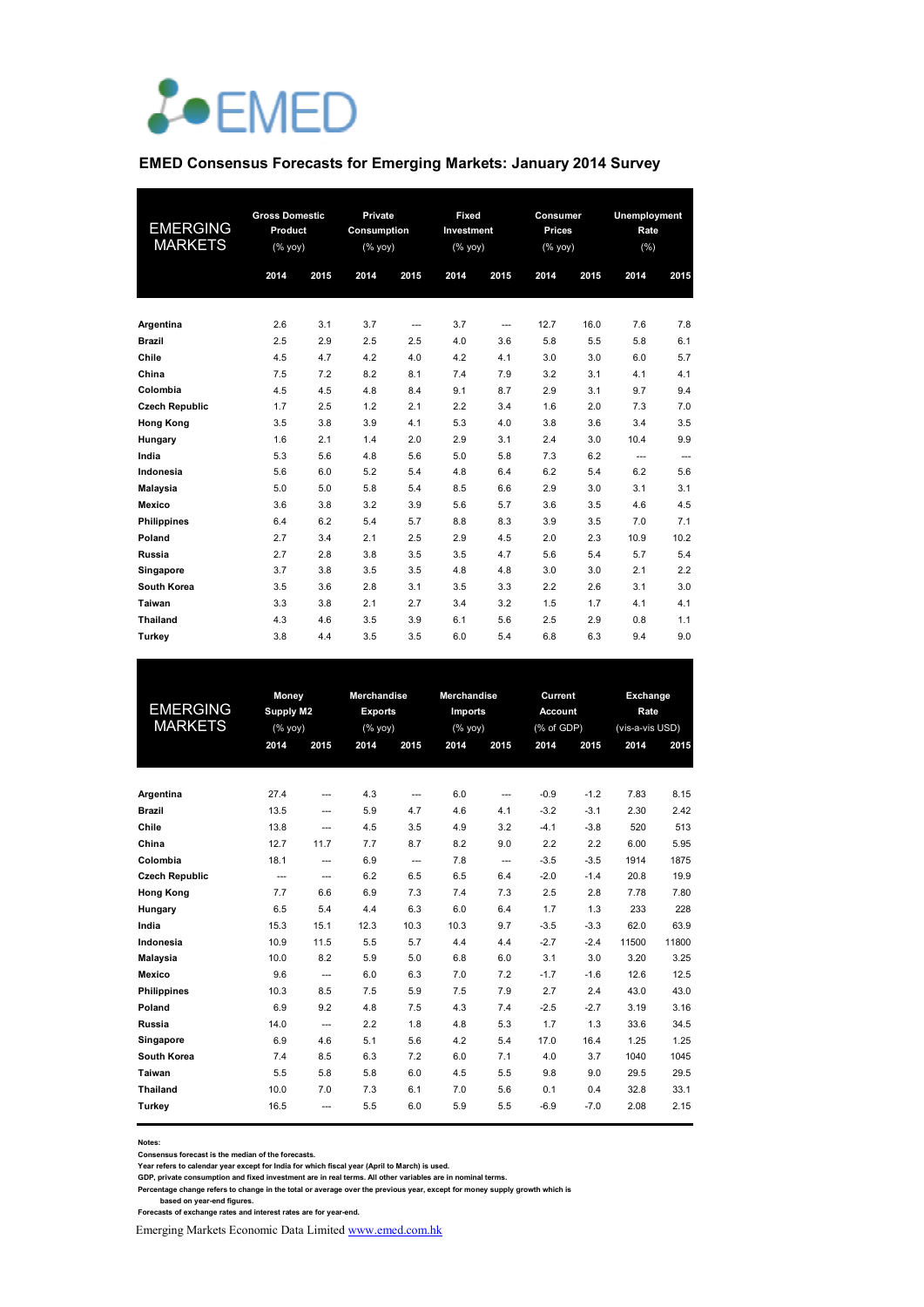

# **EMED Consensus Forecasts for the United States: January 2014 Survey**

| <b>UNITED STATES</b>         | <b>Gross Domestic</b><br>Product<br>(% yoy) |                   | <b>Consumer</b><br><b>Prices</b><br>(% yoy) |                | <b>UNITED STATES</b>                |      | <b>Gross Domestic</b><br>Product<br>$(%$ yoy) |      | Consumer<br>Prices<br>(% yoy) |
|------------------------------|---------------------------------------------|-------------------|---------------------------------------------|----------------|-------------------------------------|------|-----------------------------------------------|------|-------------------------------|
|                              | 2014                                        | 2015              | 2014                                        | 2015           |                                     | 2014 | 2015                                          | 2014 | 2015                          |
|                              |                                             |                   |                                             |                |                                     |      |                                               |      |                               |
| <b>ABN AMRO</b>              | 3.2                                         | $\overline{a}$    | 1.9                                         |                | <b>ITOCHU Institute</b>             | 2.6  | 2.5                                           | 1.7  | 1.8                           |
| <b>Action Economics</b>      | 2.9                                         | 3.0               | 1.7                                         | 2.2            | <b>KBC</b>                          | 2.7  | $\overline{a}$                                | 1.6  | $\sim$                        |
| <b>AIB Global Treasury</b>   | 2.6                                         | $\overline{a}$    | 1.4                                         | $---$          | <b>Mesirow Financial</b>            | 2.9  | 3.3                                           | 1.5  | 1.6                           |
| Allianz                      | 2.6                                         | ---               | 1.8                                         | $---$          | <b>Moody's Analytics</b>            | 3.1  | 4.0                                           | 1.7  | 2.1                           |
| Asiya Investments            | 2.0                                         | 3.3               | 1.6                                         | 1.9            | Morgan Keegan                       | 2.5  | $\overline{\phantom{a}}$                      | 2.1  | $\overline{a}$                |
| <b>Bank Julius Baer</b>      | 2.5                                         | 2.9               | 2.0                                         | 2.3            | <b>Mortgage Bankers Association</b> | 2.4  | $\overline{\phantom{a}}$                      | 2.1  | $\overline{a}$                |
| <b>Bank of Ireland</b>       | 2.7                                         | $\overline{a}$    | 1.7                                         | $\overline{a}$ | <b>NAR</b>                          | 2.6  | 2.9                                           | 2.6  | 3.2                           |
| <b>Barclays Capital</b>      | 2.5                                         | 2.6               | 1.7                                         | 2.2            | National Bank of Canada             | 2.7  | 2.9                                           | 1.4  | 1.6                           |
| <b>BayernLB</b>              | 2.5                                         | 3.0               | 1.5                                         | 1.8            | <b>Natixis</b>                      | 2.5  | 2.7                                           | 1.7  | 2.1                           |
| <b>BBVA</b>                  | 2.3                                         | ---               | 2.2                                         | ---            | <b>NIESR</b>                        | 2.4  | ---                                           | 1.5  | ---                           |
| <b>BHF Bank</b>              | 2.7                                         | ---               | 1.9                                         | $\overline{a}$ | <b>NLI Research Institute</b>       | 2.4  | 3.0                                           | 1.5  | 1.9                           |
| <b>BMO Capital Markets</b>   | 3.2                                         | $\qquad \qquad -$ | 1.7                                         | ---            | Nordea                              | 3.0  | $\overline{a}$                                | 1.8  | $\overline{a}$                |
| <b>BNP Paribas</b>           | 2.3                                         | 2.3               | 1.4                                         | 1.8            | <b>Northern Trust</b>               | 2.6  | $\overline{a}$                                | 1.7  | $\overline{a}$                |
| <b>BWC Capital Markets</b>   | 2.5                                         | ---               | 2.0                                         | ---            | <b>OCBC Bank</b>                    | 2.6  | $\overline{\phantom{a}}$                      | 1.7  | ---                           |
| <b>Capital Economics</b>     | 2.5                                         | 3.0               | 1.7                                         | 2.0            | <b>PNC</b>                          | 2.5  | 2.5                                           | 1.8  | 2.1                           |
| <b>CIBC World Markets</b>    | 3.0                                         | $\overline{a}$    | 2.1                                         | $\overline{a}$ | Prometeia                           | 2.6  | ---                                           | 1.4  | $\overline{a}$                |
| <b>Comerica Bank</b>         | 2.7                                         | $\overline{a}$    | 1.6                                         | $\overline{a}$ | <b>Raymond James</b>                | 2.6  | 3.1                                           | 1.4  | 1.9                           |
| Commerzbank                  | 2.8                                         | ---               | 1.5                                         | ---            | <b>Royal Bank of Canada</b>         | 2.7  | $\overline{\phantom{a}}$                      | 1.7  | $\overline{a}$                |
| <b>Credit Agricole</b>       | 2.7                                         | 2.8               | 1.6                                         | 1.9            | <b>Schroders</b>                    | 3.0  | 3.0                                           | 1.5  | 1.5                           |
| <b>Credit Suisse</b>         | 3.0                                         | 2.9               | 1.4                                         | 1.9            | <b>Scotia Capital</b>               | 2.7  | 3.0                                           | 1.7  | 1.9                           |
| Daiwa Institute of Research  | 2.7                                         | $\overline{a}$    | 2.2                                         | ---            | <b>Societe Generale</b>             | 3.1  | 3.3                                           | 1.6  | 2.0                           |
| Danske Bank                  | 2.7                                         | $\overline{a}$    | 1.6                                         | $\overline{a}$ | <b>Standard &amp; Poor's</b>        | 2.8  | 3.3                                           | 1.4  | 1.8                           |
| <b>DBS Bank</b>              | 2.0                                         | $\overline{a}$    | 1.8                                         | $\overline{a}$ | <b>Standard Chartered</b>           | 2.4  | 2.8                                           | 1.6  | 1.9                           |
| Deka Bank                    | 2.5                                         | 2.9               | 1.5                                         | 1.8            | <b>TD Economics</b>                 | 2.7  | 3.1                                           | 1.8  | 2.3                           |
| <b>Desjardins</b>            | 2.9                                         | 3.0               | 1.7                                         | 2.2            | <b>UniCredit Group</b>              | 2.6  | $\overline{\phantom{a}}$                      | 2.5  | $\overline{a}$                |
| <b>DIW</b>                   | 2.6                                         | 3.3               | 2.0                                         | 2.3            | <b>UOB</b>                          | 3.0  | $---$                                         | 1.5  | $---$                         |
| <b>DZ Bank</b>               | 3.0                                         | 2.8               | 2.1                                         | 2.5            | <b>Wells Fargo</b>                  | 2.3  | $\overline{a}$                                | 2.3  | $---$                         |
| <b>Experian Economics</b>    | 2.7                                         | 3.2               | 2.0                                         | 2.1            |                                     |      |                                               |      |                               |
| <b>Fannie Mae</b>            | 2.7                                         | $\overline{a}$    | 1.6                                         | $\overline{a}$ | <b>CONSENSUS</b>                    |      |                                               |      |                               |
| <b>First Trust Advisors</b>  | 2.7                                         | 3.0               | 1.7                                         | 2.3            | Median                              | 2.7  | 3.0                                           | 1.7  | 2.0                           |
| <b>Freddie Mac</b>           | 2.9                                         | 3.2               | 2.0                                         | 2.0            | Mean                                | 2.7  | 3.0                                           | 1.7  | 2.0                           |
| Handelsbanken                | 2.7                                         | $\overline{a}$    | 1.8                                         | $---$          | High                                | 3.2  | 4.0                                           | 2.6  | 3.2                           |
| <b>ING</b>                   | 2.7                                         | $\overline{a}$    | 1.8                                         | $\overline{a}$ | Low                                 | 2.0  | 2.3                                           | 1.4  | 1.5                           |
| Intesa Sanpaolo              | 3.1                                         | $\overline{a}$    | 1.6                                         | $\overline{a}$ | <b>Standard Deviation</b>           | 0.3  | 0.3                                           | 0.3  | 0.3                           |
| Continues in the next column |                                             |                   |                                             |                |                                     |      |                                               |      |                               |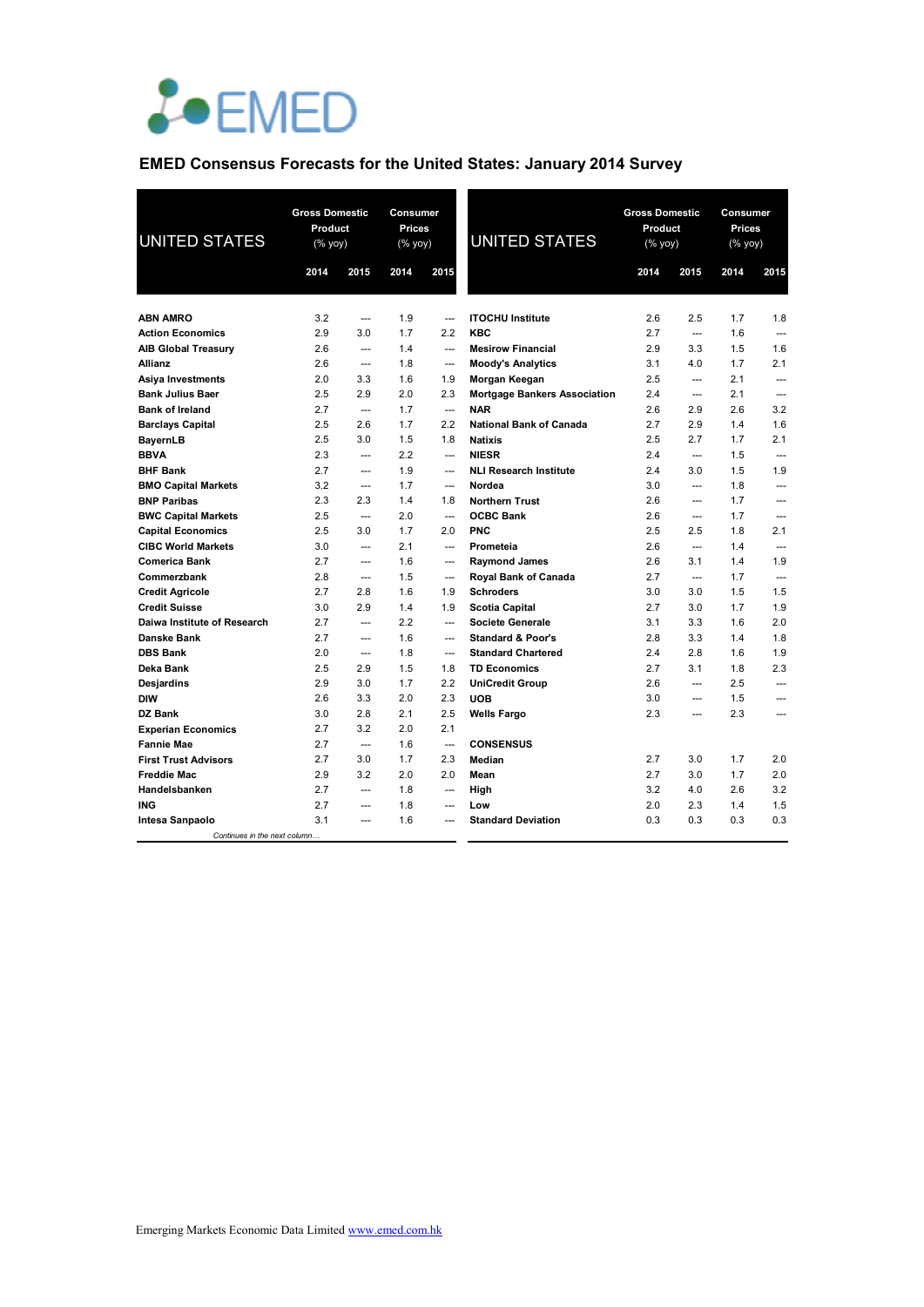

# **EMED Consensus Forecasts for the Euro Area: January 2014 Survey**

| <b>EURO AREA</b>           |                              | <b>Gross Domestic</b><br>Product<br>(% yoy) |      | <b>Consumer</b><br><b>Prices</b><br>(% yoy) | <b>EURO AREA</b>              | <b>Gross Domestic</b><br>Product<br>(% yoy) |                | Consumer<br><b>Prices</b><br>(% yoy) |                |
|----------------------------|------------------------------|---------------------------------------------|------|---------------------------------------------|-------------------------------|---------------------------------------------|----------------|--------------------------------------|----------------|
|                            | 2014                         | 2015                                        | 2014 | 2015                                        |                               | 2014                                        | 2015           | 2014                                 | 2015           |
|                            |                              |                                             |      |                                             |                               |                                             |                |                                      |                |
| <b>ABN AMRO</b>            | 1.3                          | $\overline{a}$                              | 1.1  | $\overline{a}$                              | Handelsbanken                 | 1.0                                         | $\overline{a}$ | 1.6                                  |                |
| <b>Action Economics</b>    | 1.0                          | ---                                         | 1.7  | $---$                                       | <b>ING</b>                    | 1.1                                         | ---            | 1.7                                  | ---            |
| <b>AIB Global Treasury</b> | 1.2                          | ---                                         | 1.2  | ---                                         | Intesa Sanpaolo               | 1.0                                         | $\overline{a}$ | 1.6                                  | ---            |
| Allianz                    | 1.5                          | $\overline{a}$                              | 1.3  | $---$                                       | <b>Mizuho Securities</b>      | 0.9                                         | $\overline{a}$ | 1.4                                  | ---            |
| <b>Asiya Investments</b>   | 0.3                          | 1.4                                         | 1.2  | 1.5                                         | Monte Dei Paschi Di Siena     | 1.0                                         | 1.6            | 1.2                                  | 1.6            |
| <b>Bank Julius Baer</b>    | 1.1                          | 1.2                                         | 0.9  | 1.3                                         | <b>Natixis</b>                | 0.8                                         | 1.1            | 1.2                                  | 1.3            |
| <b>Bank of Ireland</b>     | 1.0                          | $\overline{a}$                              | 1.2  | $\overline{a}$                              | <b>NIESR</b>                  | 0.9                                         | $\overline{a}$ | 1.1                                  | $\overline{a}$ |
| <b>Barclays Capital</b>    | 1.2                          | 1.4                                         | 0.9  | 1.1                                         | <b>NLI Research Institute</b> | 0.8                                         | 1.4            | 1.4                                  | 1.5            |
| <b>BayernLB</b>            | 0.9                          | 1.1                                         | 1.0  | 1.4                                         | Nordea                        | 1.0                                         | $\overline{a}$ | 1.0                                  | ---            |
| <b>BBVA</b>                | 1.1                          | $\overline{a}$                              | 1.4  | $\overline{a}$                              | <b>OCBC Bank</b>              | 1.0                                         | $\overline{a}$ | 1.2                                  | ---            |
| <b>BHF Bank</b>            | 1.0                          | ---                                         | 1.8  | ---                                         | Prometeia                     | 0.9                                         | ---            | 1.2                                  | ---            |
| <b>BMO Capital Markets</b> | 0.7                          | ---                                         | 1.6  | ---                                         | Royal Bank of Canada          | 1.0                                         | $- - -$        | 0.9                                  | ---            |
| <b>BNP Paribas</b>         | 1.0                          | 1.0                                         | 0.9  | 1.2                                         | <b>Schroders</b>              | 1.1                                         | 1.4            | 1.0                                  | 1.5            |
| <b>BWC Capital Markets</b> | 0.8                          | $\overline{a}$                              | 1.7  | $\overline{a}$                              | <b>Scotia Capital</b>         | 0.8                                         | 1.3            | 1.2                                  | 1.4            |
| <b>Capital Economics</b>   | 0.5                          | 1.0                                         | 1.0  | 1.0                                         | Societe Generale              | 0.6                                         | 1.2            | 1.0                                  | 1.4            |
| <b>CIBC World Markets</b>  | 1.2                          | $\overline{a}$                              | 2.2  | $\overline{a}$                              | <b>Standard Chartered</b>     | 1.3                                         | 2.1            | 0.9                                  | 1.2            |
| Commerzbank                | 0.9                          | $\overline{a}$                              | 1.0  | ---                                         | <b>TD Economics</b>           | 1.2                                         | 1.4            | 1.2                                  | 1.3            |
| <b>Credit Agricole</b>     | 1.0                          | 1.2                                         | 1.1  | 1.5                                         | <b>UniCredit Group</b>        | 1.2                                         | ---            | 1.8                                  | ---            |
| <b>Credit Suisse</b>       | 1.3                          | 1.7                                         | 1.1  | 1.4                                         | <b>UOB</b>                    | 1.0                                         | $\overline{a}$ | 1.3                                  | $\overline{a}$ |
| Danske Bank                | 1.2                          | $\overline{a}$                              | 1.6  | ---                                         |                               |                                             |                |                                      |                |
| <b>DBS Bank</b>            | 0.5                          | ---                                         | 1.3  | ---                                         |                               |                                             |                |                                      |                |
| Deka Bank                  | 1.0                          | 1.3                                         | 1.2  | 1.5                                         | <b>CONSENSUS</b>              |                                             |                |                                      |                |
| <b>DIW</b>                 | 1.0                          | 1.3                                         | 1.5  | 1.6                                         | Median                        | 1.0                                         | 1.3            | 1.2                                  | 1.4            |
| DZ Bank                    | 1.2                          | 1.6                                         | 1.4  | 1.9                                         | Mean                          | 1.0                                         | 1.3            | 1.3                                  | 1.4            |
| <b>ETLA</b>                | $-0.2$                       | ---                                         | 1.9  | ---                                         | High                          | 1.5                                         | 2.1            | 2.2                                  | 1.9            |
| <b>EUROFER</b>             | 1.3                          | $---$                                       | 1.6  | $---$                                       | Low                           | $-0.2$                                      | 1.0            | 0.9                                  | 1.0            |
| <b>Freddie Mac</b>         | 1.5                          | ---                                         | 1.9  |                                             | <b>Standard Deviation</b>     | 0.3                                         | 0.3            | 0.3                                  | 0.2            |
|                            | Continues in the next column |                                             |      |                                             |                               |                                             |                |                                      |                |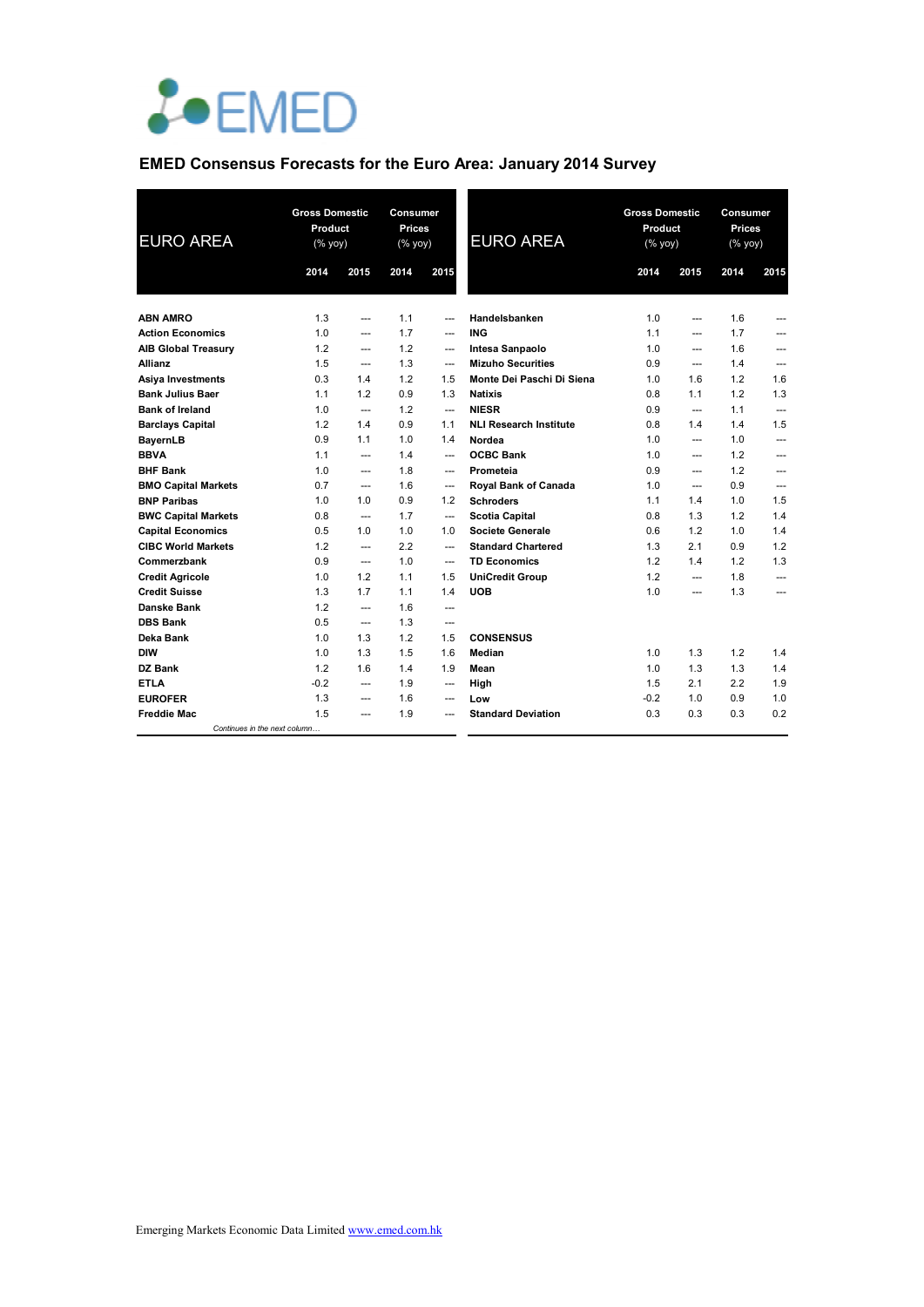

# **EMED Consensus Forecasts for Japan: January 2014 Survey**

| <b>JAPAN</b>                 | <b>Gross Domestic</b><br>Product<br>$(% \mathsf{Y}^{\prime }\mathsf{Y}^{\prime }\mathsf{Y}^{\prime })$ |                   | <b>Consumer</b><br><b>Prices</b><br>(% yoy) |                | <b>JAPAN</b>                  | <b>Gross Domestic</b><br>Product<br>$(% \mathsf{A}\rightarrow \mathsf{A})$ (% yoy) |                          | Consumer<br><b>Prices</b><br>(% yoy) |                   |
|------------------------------|--------------------------------------------------------------------------------------------------------|-------------------|---------------------------------------------|----------------|-------------------------------|------------------------------------------------------------------------------------|--------------------------|--------------------------------------|-------------------|
|                              | 2014                                                                                                   | 2015              | 2014                                        | 2015           |                               | 2014                                                                               | 2015                     | 2014                                 | 2015              |
|                              |                                                                                                        |                   |                                             |                |                               |                                                                                    |                          |                                      |                   |
| <b>ABN AMRO</b>              | 1.8                                                                                                    | ---               | 2.6                                         |                | <b>ING</b>                    | 2.7                                                                                | $\overline{a}$           | 1.7                                  |                   |
| <b>Action Economics</b>      | 1.8                                                                                                    | $\overline{a}$    | 2.3                                         | ---            | Intesa Sanpaolo               | 1.7                                                                                | $\overline{a}$           | 2.4                                  | ---               |
| <b>AIB Global Treasury</b>   | 1.2                                                                                                    | $\overline{a}$    | 2.2                                         | ---            | <b>ITOCHU Institute</b>       | 1.5                                                                                | 1.1                      | 2.6                                  | 1.8               |
| <b>Allianz</b>               | 1.5                                                                                                    | $---$             | 2.3                                         | $---$          | <b>KBC</b>                    | 1.7                                                                                | $\overline{a}$           | 2.1                                  | ---               |
| Asiya Investments            | 1.5                                                                                                    | 1.2               | 2.5                                         | 1.7            | <b>Mizuho Securities</b>      | 1.5                                                                                | $\overline{a}$           | 2.7                                  | ---               |
| <b>Bank Julius Baer</b>      | 1.5                                                                                                    | 1.3               | 1.6                                         | 0.9            | <b>Moody's Analytics</b>      | 2.1                                                                                | $- - -$                  | 1.7                                  | ---               |
| Bank of Tokyo-Mitsubishi UFJ | 1.3                                                                                                    | $---$             | 3.3                                         | $---$          | <b>Natixis</b>                | 1.5                                                                                | 0.9                      | 2.2                                  | 1.4               |
| <b>Barclays Capital</b>      | 1.6                                                                                                    | 1.4               | 2.9                                         | 1.9            | <b>NIESR</b>                  | 1.7                                                                                | $- - -$                  | 1.5                                  | ---               |
| <b>BayernLB</b>              | 1.4                                                                                                    | 1.2               | 2.1                                         | 1.5            | <b>NLI Research Institute</b> | 1.2                                                                                | 0.6                      | 2.4                                  | 1.5               |
| <b>BBVA</b>                  | 1.5                                                                                                    | $\qquad \qquad -$ | 2.0                                         | ---            | Nordea                        | 1.4                                                                                | $\overline{\phantom{a}}$ | 2.3                                  | ---               |
| <b>BHF Bank</b>              | 2.1                                                                                                    | $\overline{a}$    | 0.8                                         | ---            | <b>OCBC Bank</b>              | 1.6                                                                                | $\overline{a}$           | 2.4                                  | ---               |
| <b>BMO Capital Markets</b>   | 1.4                                                                                                    | $---$             | 1.7                                         | ---            | Prometeia                     | 2.3                                                                                | $\overline{\phantom{a}}$ | 1.4                                  | ---               |
| <b>BNP Paribas</b>           | 1.2                                                                                                    | 0.9               | 2.8                                         | 1.9            | <b>Royal Bank of Scotland</b> | 1.6                                                                                | $\overline{a}$           | 2.1                                  | ---               |
| <b>BWC Capital Markets</b>   | 1.6                                                                                                    | $\overline{a}$    | 1.7                                         | ---            | <b>Schroders</b>              | 1.3                                                                                | 0.9                      | 1.9                                  | 1.4               |
| <b>Capital Economics</b>     | 1.5                                                                                                    | 4.0               | 2.6                                         | 1.0            | <b>Scotia Capital</b>         | 1.8                                                                                | 1.2                      | 1.5                                  | 2.1               |
| <b>CIBC World Markets</b>    | 2.0                                                                                                    | $\overline{a}$    | 1.2                                         | $\overline{a}$ | <b>Societe Generale</b>       | 1.7                                                                                | 1.5                      | 2.7                                  | 2.0               |
| Commerzbank                  | 1.8                                                                                                    | $---$             | 2.0                                         | $\overline{a}$ | <b>Standard Chartered</b>     | 1.5                                                                                | 1.3                      | 2.8                                  | 1.6               |
| <b>Credit Agricole</b>       | 2.0                                                                                                    | 1.1               | 3.1                                         | 1.7            | <b>TD Economics</b>           | 1.4                                                                                | 1.0                      | 1.3                                  | 1.4               |
| <b>Credit Suisse</b>         | 2.2                                                                                                    | 1.2               | 2.3                                         | 1.7            | <b>UOB</b>                    | 2.5                                                                                | $\overline{a}$           | 2.0                                  | $\qquad \qquad -$ |
| Daiwa Institute of Research  | 1.0                                                                                                    | $\qquad \qquad -$ | 2.9                                         | ---            |                               |                                                                                    |                          |                                      |                   |
| Danske Bank                  | 1.1                                                                                                    | ---               | 2.1                                         | ---            |                               |                                                                                    |                          |                                      |                   |
| <b>DBS Bank</b>              | 1.4                                                                                                    | $\overline{a}$    | 2.4                                         | ---            | <b>CONSENSUS</b>              |                                                                                    |                          |                                      |                   |
| Deka Bank                    | 1.1                                                                                                    | 0.7               | 2.3                                         | 2.1            | Median                        | 1.6                                                                                | 1.2                      | 2.2                                  | 1.6               |
| <b>DIW</b>                   | 1.9                                                                                                    | 2.4               | 0.7                                         | 0.4            | Mean                          | 1.6                                                                                | 1.4                      | 2.0                                  | 1.6               |
| <b>DZ Bank</b>               | 1.7                                                                                                    | 1.6               | 1.8                                         | 1.6            | High                          | 2.7                                                                                | 4.0                      | 3.3                                  | 2.1               |
| <b>Experian Economics</b>    | 1.9                                                                                                    | 1.6               | 0.2                                         | 1.9            | Low                           | 0.7                                                                                | 0.6                      | 0.2                                  | 0.4               |
| <b>Freddie Mac</b>           | 0.7                                                                                                    | ---               | 0.2                                         |                | <b>Standard Deviation</b>     | 0.4                                                                                | 0.7                      | 0.7                                  | 0.4               |
| Continues in the next column |                                                                                                        |                   |                                             |                |                               |                                                                                    |                          |                                      |                   |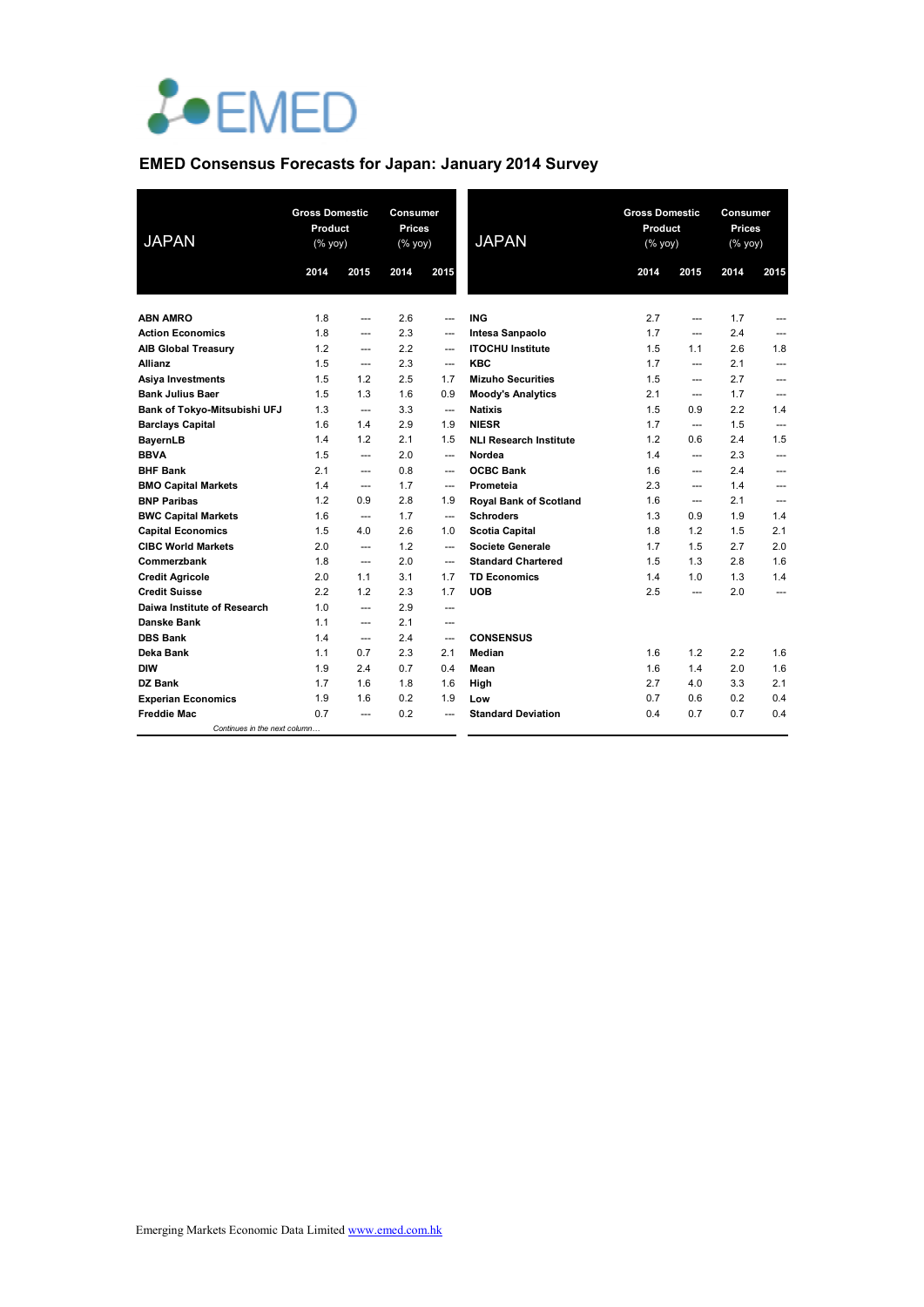

# **EMED Consensus Forecasts for China: January 2014 Survey**

| <b>CHINA</b>                 | <b>Gross Domestic</b><br>Product<br>(% yoy) |                | <b>Consumer</b><br><b>Prices</b><br>(% yoy) |                          | <b>CHINA</b>                  | <b>Gross Domestic</b><br>Product<br>(% yoy) |                          | <b>Consumer</b><br><b>Prices</b><br>(% yoy) |                |
|------------------------------|---------------------------------------------|----------------|---------------------------------------------|--------------------------|-------------------------------|---------------------------------------------|--------------------------|---------------------------------------------|----------------|
|                              | 2014                                        | 2015           | 2014                                        | 2015                     |                               | 2014                                        | 2015                     | 2014                                        | 2015           |
|                              |                                             |                |                                             |                          |                               |                                             |                          |                                             |                |
| <b>ABN AMRO</b>              | 8.0                                         | ---            | 3.6                                         | $\overline{a}$           | <b>ING</b>                    | 7.5                                         | $\overline{a}$           | 2.6                                         | ---            |
| <b>Action Economics</b>      | 7.5                                         | ---            | 3.2                                         | ---                      | Intesa Sanpaolo               | 7.3                                         | $\overline{a}$           | 3.2                                         | ---            |
| Allianz                      | 7.4                                         | $---$          | 2.3                                         | ---                      | <b>JP Morgan</b>              | 7.4                                         | $\overline{\phantom{a}}$ | 3.2                                         | ---            |
| Asiya Investments            | 7.2                                         | ---            | 3.0                                         | ---                      | <b>KBC</b>                    | 7.2                                         | $---$                    | 2.9                                         | ---            |
| <b>Bank Julius Baer</b>      | 7.0                                         | 6.5            | 2.5                                         | 2.5                      | <b>Moody's Analytics</b>      | 7.5                                         | $\overline{a}$           | 3.3                                         | $\overline{a}$ |
| <b>Bank of East Asia</b>     | 7.6                                         | 7.4            | 2.8                                         | 3.0                      | <b>Natixis</b>                | 7.5                                         | 7.3                      | 3.2                                         | 3.2            |
| <b>Barclays Capital</b>      | 7.2                                         | 7.4            | 3.1                                         | 3.5                      | <b>NIESR</b>                  | 7.1                                         | $\overline{a}$           | 2.5                                         | ---            |
| <b>BBVA</b>                  | 7.6                                         | $\overline{a}$ | 3.5                                         | ---                      | <b>NLI Research Institute</b> | 7.5                                         | 7.3                      | 3.1                                         | 3.1            |
| <b>BMO Capital Markets</b>   | 8.3                                         | ---            | 3.8                                         | ---                      | Nordea                        | 7.4                                         | ---                      | 3.5                                         | ---            |
| <b>BNP Paribas</b>           | 7.3                                         | 6.8            | 2.8                                         | 3.0                      | <b>OCBC Bank</b>              | 7.6                                         | ---                      | 3.1                                         | ---            |
| <b>BWC Capital Markets</b>   | 7.2                                         | $---$          | 3.3                                         | ---                      | <b>Renaissance Capital</b>    | 7.0                                         | ---                      | 2.5                                         | ---            |
| <b>Capital Economics</b>     | 7.0                                         | 6.5            | 3.0                                         | 3.5                      | Royal Bank of Scotland        | 8.2                                         | $\overline{a}$           | 3.1                                         | ---            |
| <b>CICC</b>                  | 7.6                                         | $\overline{a}$ | 3.1                                         | $\overline{a}$           | <b>Schroders</b>              | 7.3                                         | 7.5                      | 2.6                                         | 3.0            |
| Commerzbank                  | 7.5                                         | ---            | 3.5                                         | ---                      | <b>Scotia Capital</b>         | 7.3                                         | 7.0                      | 3.3                                         | 3.9            |
| <b>Credit Agricole</b>       | 7.2                                         | 6.8            | 3.5                                         | 3.8                      | <b>Societe Generale</b>       | 6.9                                         | 6.7                      | 3.0                                         | 3.0            |
| <b>Credit Suisse</b>         | 7.7                                         | 8.2            | 3.9                                         | 4.1                      | <b>Standard Chartered</b>     | 7.4                                         | 7.0                      | 3.3                                         | 3.0            |
| Daiwa Institute of Research  | 7.5                                         | 7.2            | 3.2                                         | 2.5                      | <b>UniCredit Group</b>        | 8.0                                         | $\overline{a}$           | 3.5                                         | ---            |
| <b>Danske Bank</b>           | 8.3                                         | $\overline{a}$ | 3.1                                         | $\overline{a}$           | <b>UOB</b>                    | 7.7                                         | $---$                    | 3.1                                         | ---            |
| <b>DBS Bank</b>              | 7.8                                         | ---            | 3.0                                         | $\overline{a}$           |                               |                                             |                          |                                             |                |
| Deka Bank                    | 7.6                                         | 7.4            | 2.7                                         | 2.7                      |                               |                                             |                          |                                             |                |
| <b>DIW</b>                   | 7.5                                         | $---$          | 3.7                                         | ---                      | <b>CONSENSUS</b>              |                                             |                          |                                             |                |
| DZ Bank                      | 7.9                                         | 7.2            | 3.6                                         | $\hspace{0.05cm} \ldots$ | Median                        | 7.5                                         | 7.3                      | 3.2                                         | 3.1            |
| <b>Experian Economics</b>    | 7.5                                         | 8.0            | 3.1                                         | 3.3                      | Mean                          | 7.5                                         | 7.2                      | 3.2                                         | 3.2            |
| <b>Freddie Mac</b>           | 7.8                                         | $\overline{a}$ | 4.2                                         | ---                      | High                          | 8.3                                         | 8.2                      | 4.2                                         | 4.1            |
| Handelsbanken                | 7.3                                         | $\overline{a}$ | 3.2                                         | ---                      | Low                           | 6.9                                         | 6.5                      | 2.3                                         | 2.5            |
| <b>ICBC</b> International    | 7.5                                         | 7.3            | 3.4                                         | 3.2                      | <b>Standard Deviation</b>     | 0.3                                         | 0.5                      | 0.4                                         | 0.5            |
| Continues in the next column |                                             |                |                                             |                          |                               |                                             |                          |                                             |                |